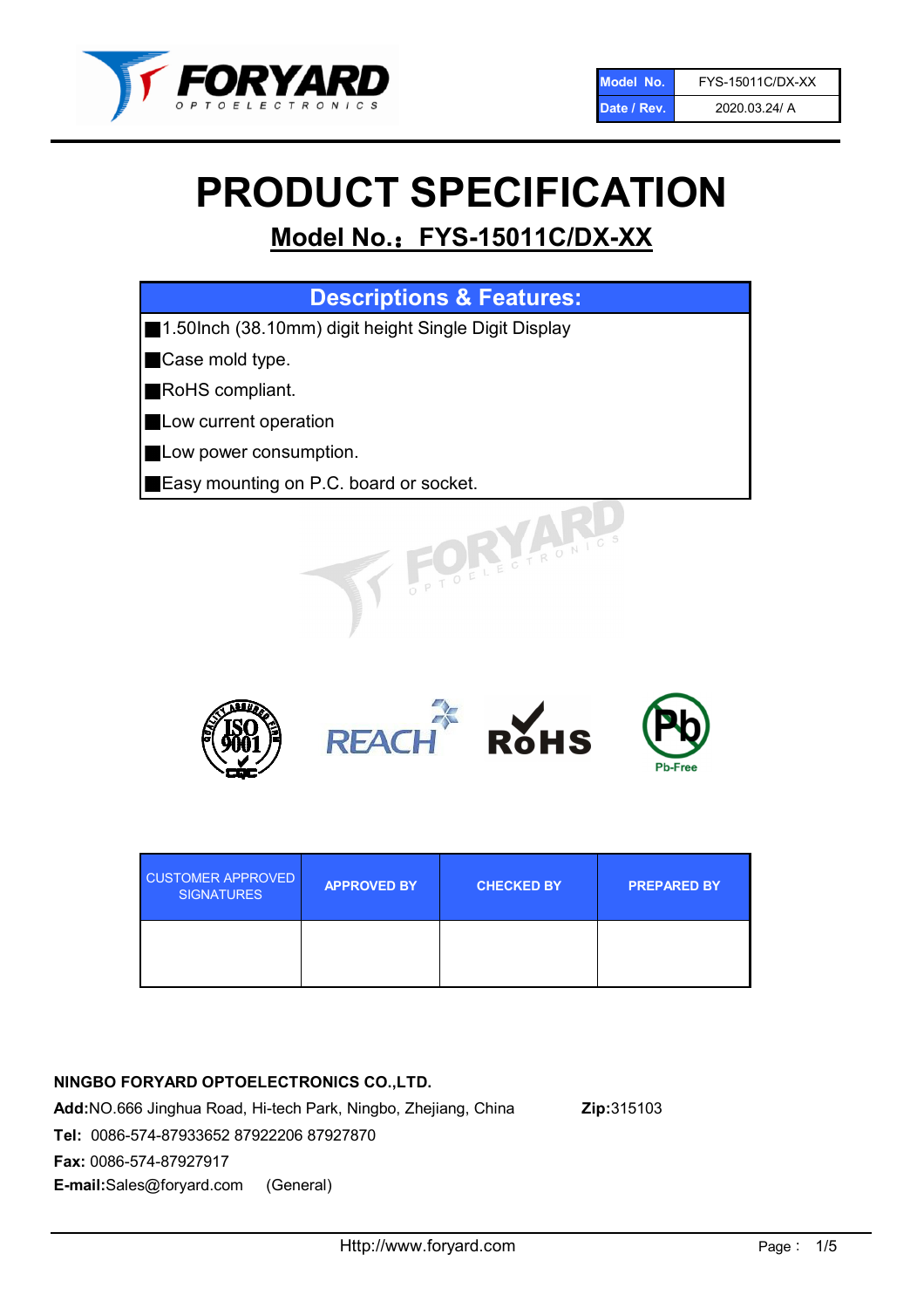

| Model No.   | FYS-15011C/DX-XX |
|-------------|------------------|
| Date / Rev. | 2020.03.24/ A    |

## Model No.: FYS-15011C/DX-XX

## ■ -XX: REF Surface / Epoxy color

| Color<br><b>Number</b>      |                |                                                   |               |                   |
|-----------------------------|----------------|---------------------------------------------------|---------------|-------------------|
| REF Surface Color   O White |                | $\circ$ Black $\circ$ Gray                        | $\circ$ Red   | $\circ$ Green     |
| Epoxy Color                 | I∩ Water Clear | $\mathbin{\varcap}$ White $\mathbin{\varcap}$ Red | $\circ$ Green | $\bigcirc$ Yellow |

#### ■ Mechanical Dimensions



#### Notes:

- 1. All pins are Φ0.51[.020]mm
- 2. Dimension in millimeter [inch], tolerance is ±0.25 [.010] and angle is ±1° unless otherwise noted.
- 3. Bending≤Length\*1%.
- 4.The specifications,characteristics and technical data described in the datasheet are subject to change without prior notice.
- 5.The drawing is different from the actual one, please refer to the sample.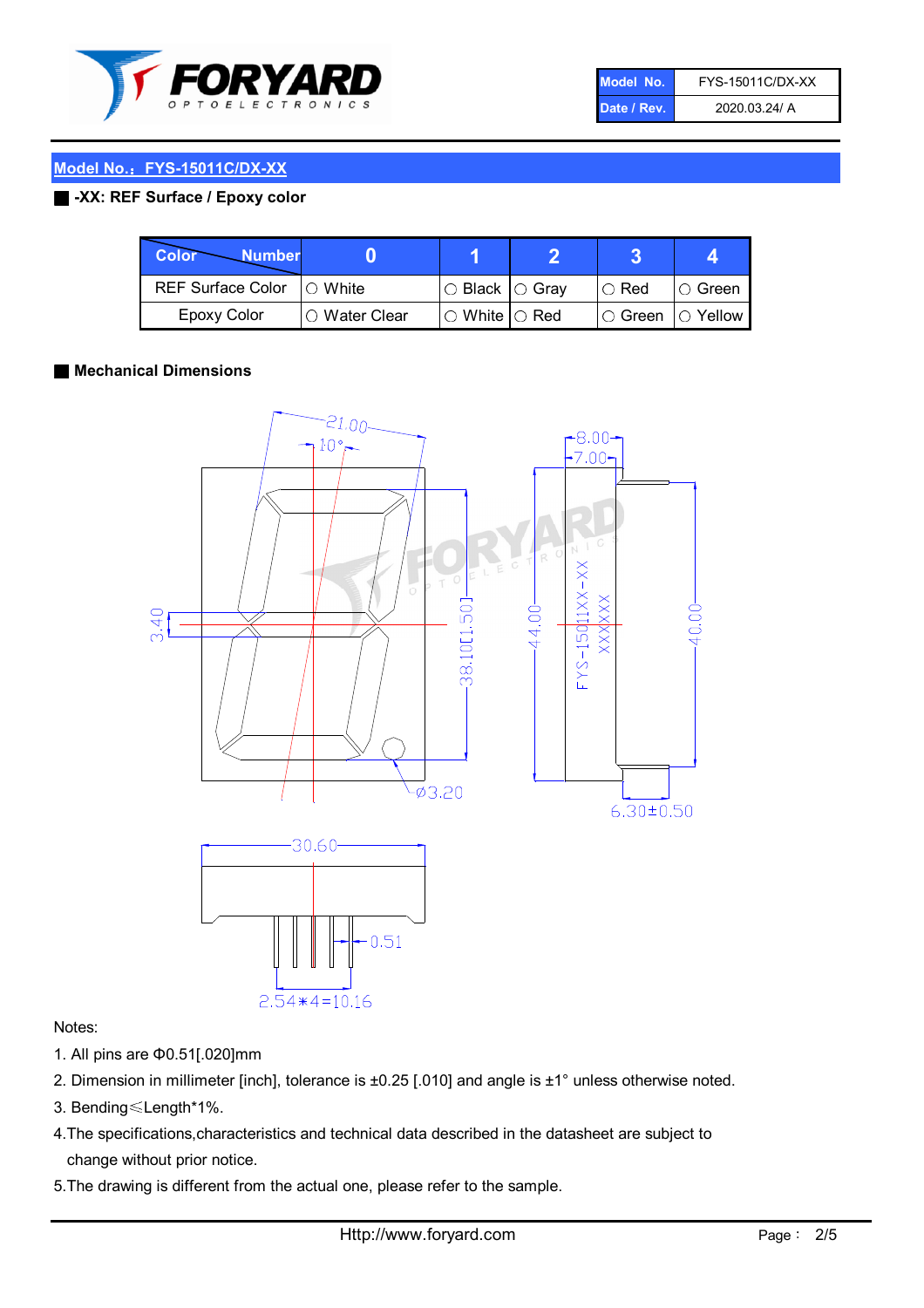

| Model No.   | FYS-15011C/DX-XX |
|-------------|------------------|
| Date / Rev. | 2020.03.24/ A    |

## Model No.: FYS-15011C/DX-XX

## ■ All Light On Segments Feature & Pin Position

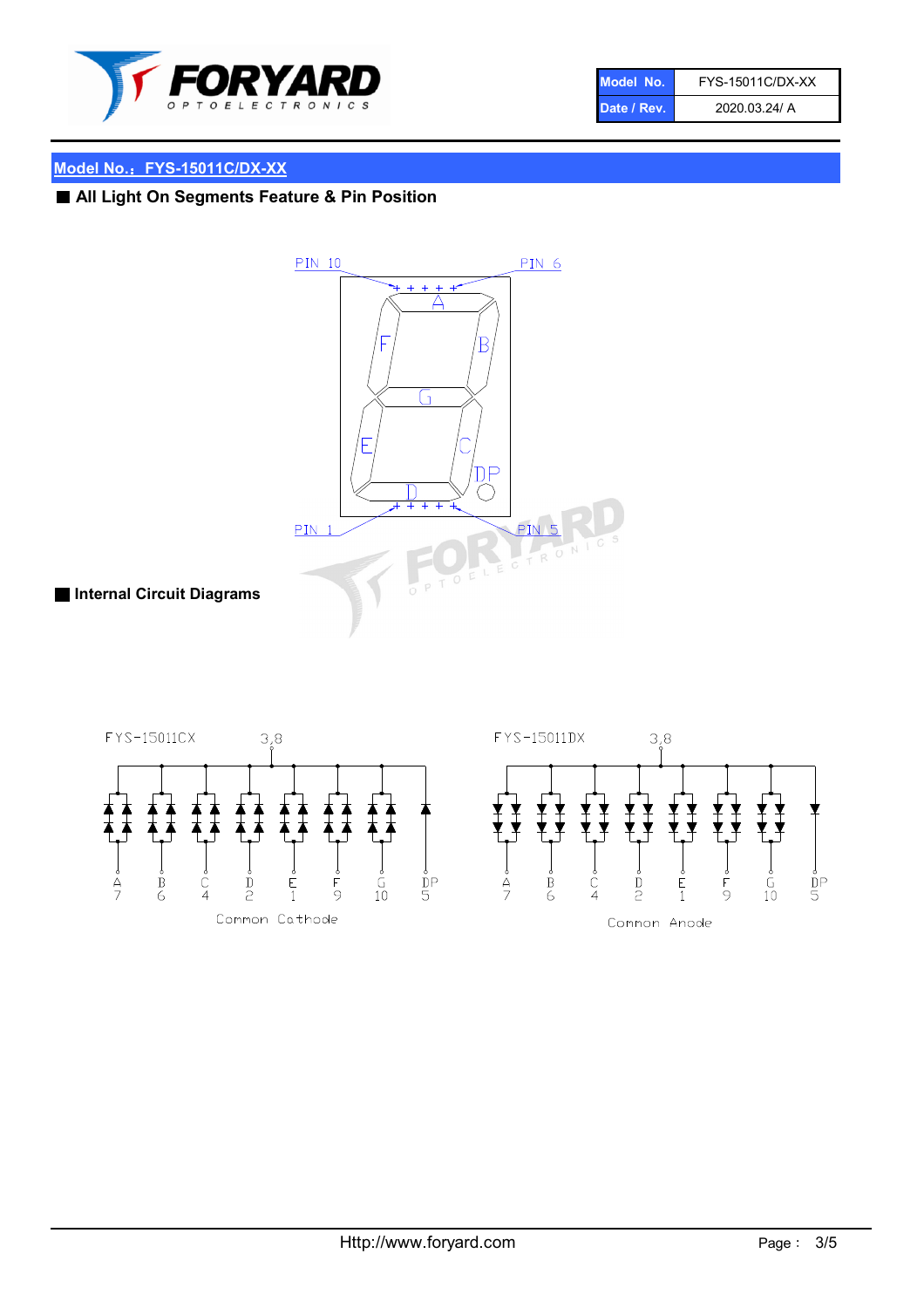

| Model No.   | FYS-15011C/DX-XX |
|-------------|------------------|
| Date / Rev. | 2020.03.24/ A    |

(Ta=25℃)

## Model No.: FYS-15011C/DX-XX

| Absolute maximum ratings     |               |                       |              | (Ta=25℃)   |             |
|------------------------------|---------------|-----------------------|--------------|------------|-------------|
| Parameter                    | <b>Symbol</b> | <b>Test Condition</b> | <b>Value</b> |            | <b>Unit</b> |
|                              |               |                       | <b>Min</b>   | <b>Max</b> |             |
| <b>Reverse Voltage</b>       | VR            | $IR = 30$             | 5            |            |             |
| <b>Forward Current</b>       | IF            |                       |              | 30         | mA          |
| Power Dissipation            | Pd            |                       |              | 100        | mW          |
| <b>Pulse Current</b>         | Ipeak         | Duty=0.1mS,1KHz       |              | 150        | mA          |
| <b>Operating Temperature</b> | Topr          |                       | -40          | $+85$      | °C          |
| Storage Temperature          | Tstr          |                       | -40          | $+85$      | °C          |

### ■ Electrical-Optical Characteristics

#### ● Color Code & Chip Characteristics:(Test Condition:IF=10mA)

Typ Max S | Hi $\textsf{Red}$  | AlGaInP | 660nm LE 20nm | 2.00 | 2.50 D | Super Red | AIGaAs/DH | 650nm | 20nm | 2.00 | 2.50 E | Orange | GaAsP | 625nm | 35nm | 2.00 | 2.50 A | Amber | GaAsP | 610nm | 35nm | 2.00 | 2.50 Y | Yellow | GaAsP | 590nm | 35nm | 2.00 | 2.50 G Yellow Green AIGaInP | 570nm | 10nm | 2.00 | 2.50 3.00 3.80 3.00 3.80 W | White | InGaN/GaN | X=0.29,Y=0.30 |CCT:9500K| 3.00 | 3.80 UHR Ultra Hi Red  $\vert$  AIGaInP  $\vert$  640nm  $\vert$  20nm  $\vert$  2.00  $\vert$  2.50 UR | Ultra Red | AlGaInP | 635nm | 20nm | 2.00 | 2.50 UE Ultra Orange | AIGaInP | 625nm | 20nm | 2.00 | 2.50 UA Ultra Amber | AIGaInP | 610nm | 20nm | 2.00 | 2.50  $UV$  Ultra Yellow  $\vert$  AlGaInP  $\vert$  590nm  $\vert$  20nm  $\vert$  2.00  $\vert$  2.50  $\text{UG}$  Ultra Yellow Green | AIGaInP | 570nm | 30nm | 2.00 | 2.50 PG Pure Green | InGaN | 520nm | 36nm | 3.00 | 3.80 30nm 3.00 3.80 30nm 3.00 3.80 UW |Ultra White | InGaN/GaN | X=0.29,Y=0.30 |CCT:9500K| 3.00 | 3.80 10~20 Standard brightness Forward Voltage(VF) Unit:V 15~30 10~20 10~20 625nm GaAsP 590nm **Emitting Color Dice Material** 10~21 610nm Luminous **Intensity** (Iv) Unit:mcd AlGainP 660nm GaAsP GaAsP AlGaAs/DH **Spectral** Line halfwidth (∆λ1/2) Peak Wave Length $(\lambda_{\rm P})$ UB 460nm 635nm AlGaInP AlGaInP AlGaInP InGaN/GaN AlGaInP | 570nm | 10nm | 2.00 | 2.50 | 10~20 30~105 30~135 460nm 520nm Ultra brightness **AlGaInP** AlGaInP 60nm AlGaInP 640nm Segment-to-Segment Luminous Intensity ratio(Iv-M) 1.5:1 610nm 9~20(mw) 350~450 470nm 120~180 120~180 Ultra Blue InGaN/GaN InGaN/GaN 9~20(mw) 20~50 280~600 570nm | 30nm | 2.00 | 2.50 | 20~60 470nm 590nm InGaN/GaN B Blue I InGaN 40~85 60~120~180 40~70

#### Note:

1.Luminous Intensity is based on the Foryard standards.

2.Pay attention about static for InGaN